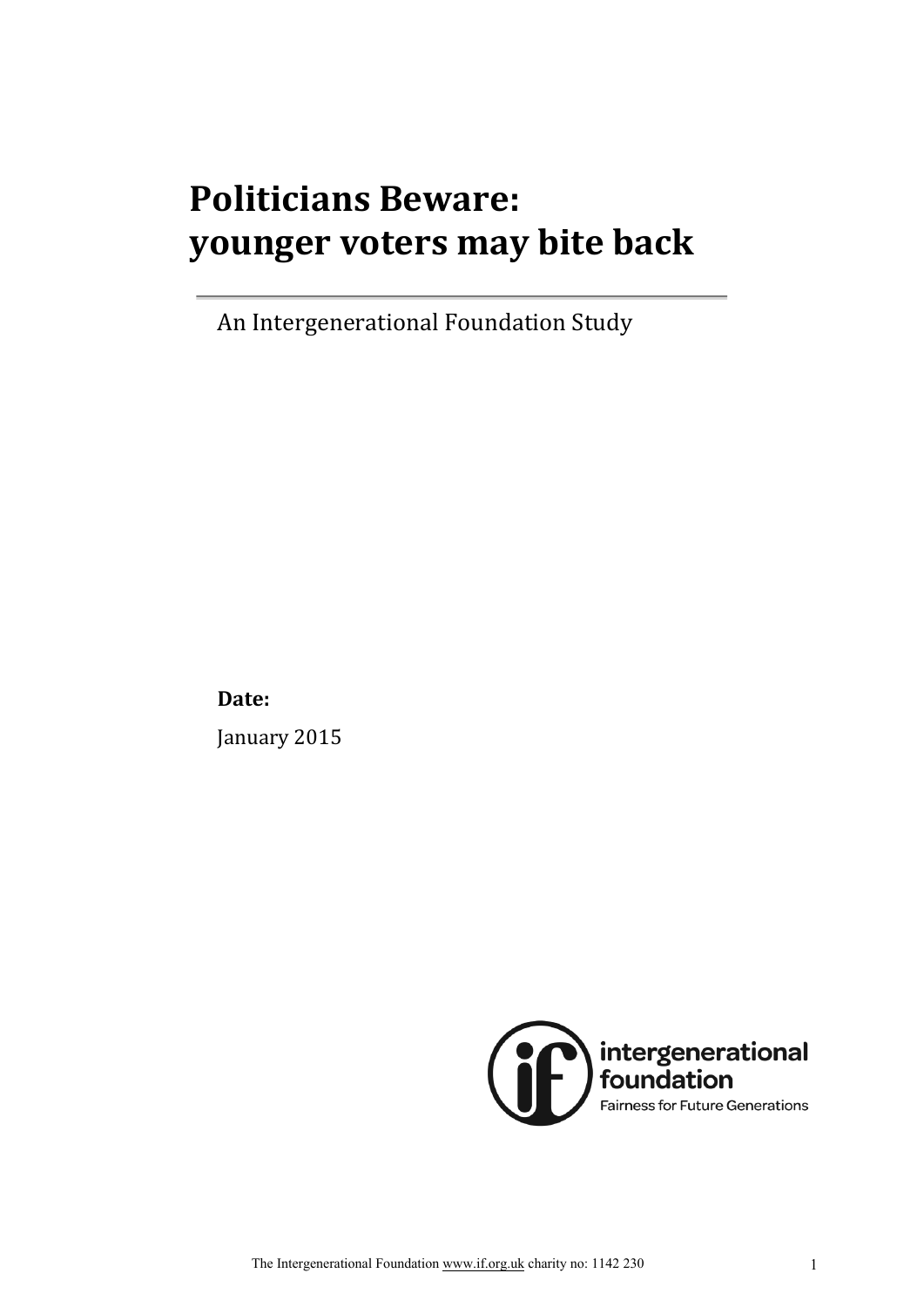The Intergenerational Foundation (www.if.org.uk) is an independent, non-party-political charity that exists to protect the rights of younger and future generations in British policy**making.**

Whilst increasing longevity is to be welcomed, our changing national demographic and expectations of entitlement are placing increasingly heavy burdens on younger and future generations. From housing, health and education to employment, taxation, pensions, voting, spending and environmental degradation, younger generations are under increasing pressure to maintain the intergenerational compact whilst losing out disproportionately to older, wealthier cohorts.

IF questions this status quo, calling instead for sustainable long-term policies that ensure younger and future generations are better protected by policy-makers.

For further information on IF's work please contact Liz Emerson:

Intergenerational Foundation 19 Half Moon Lane London SE24 9JS www.if.org.uk info@if.org.uk 07971 228823 @inter\_gen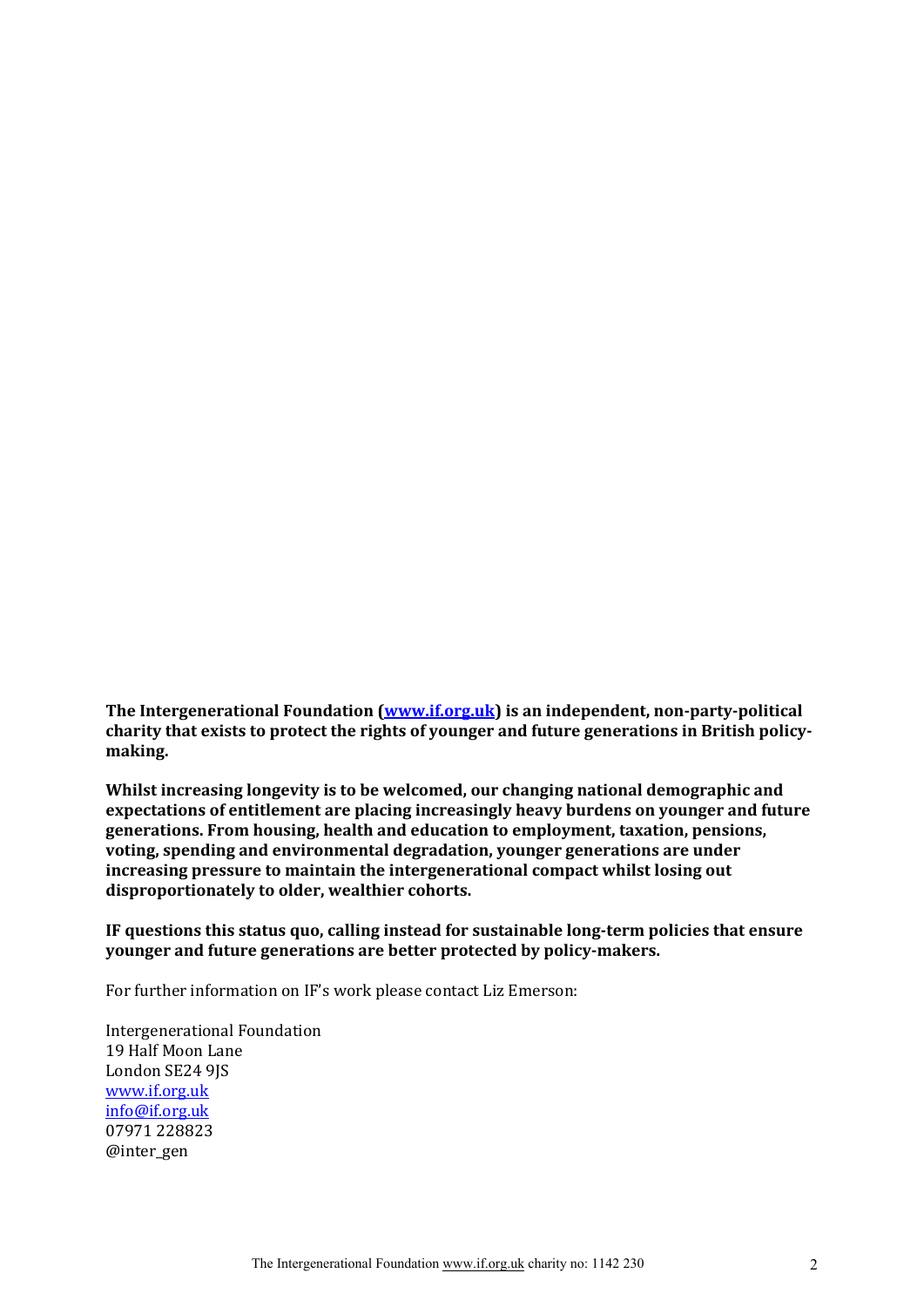### **Contents**

| Introduction                | $\overline{4}$ |
|-----------------------------|----------------|
| <b>Executive summary</b>    | 5              |
| Research findings in detail | 8              |
| Appendices                  | 14             |

**Page:**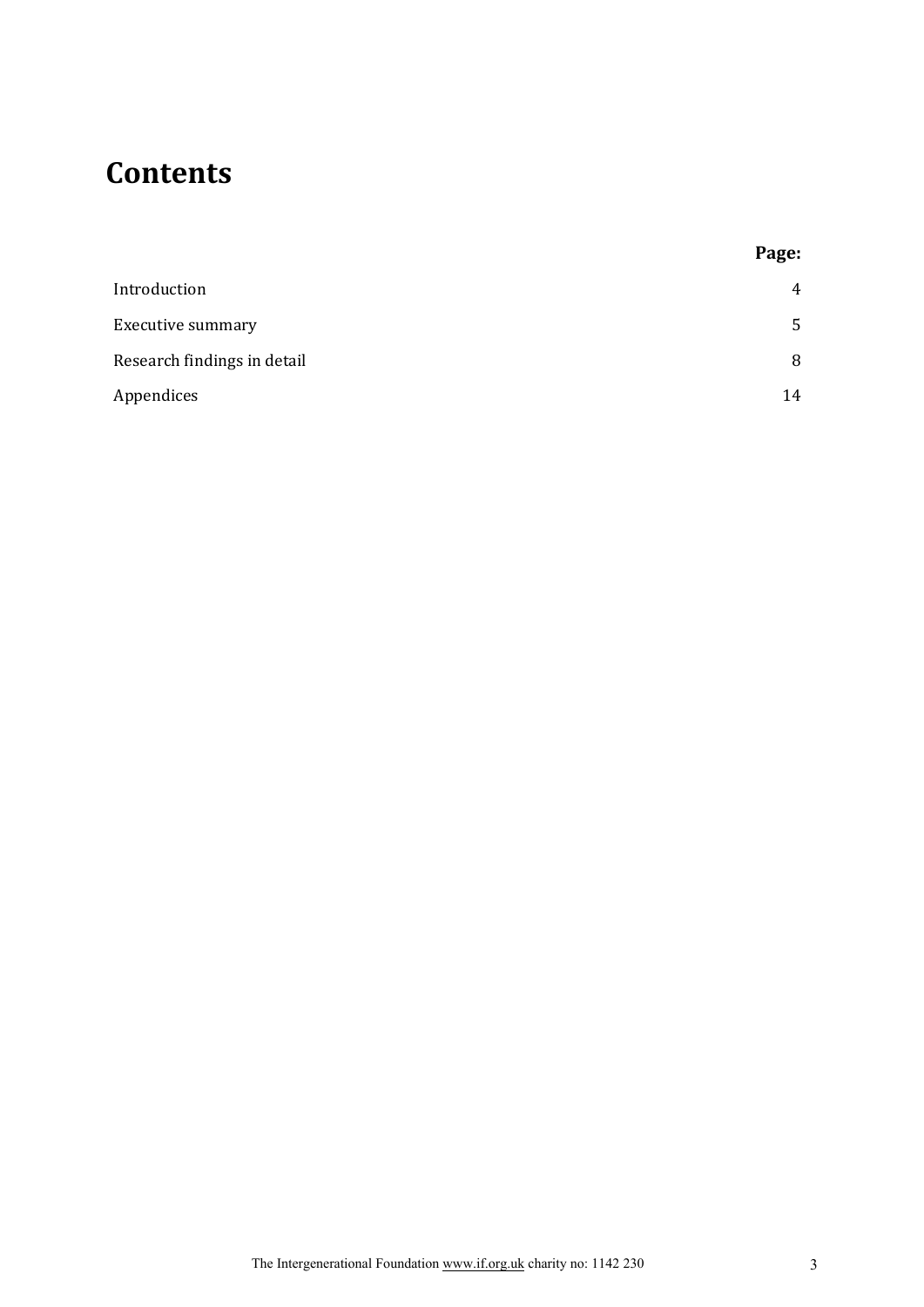### **Introduction**

 $\overline{a}$ 

With less than 6 months to go until the General Election in May 2015 and the result looking as hard to predict as at any election in modern times, all political parties should be feverishly trying to identify potential new supporters whose votes could make the crucial difference between victory and defeat.

Young voters could be a potential game-changer if more of them can be persuaded to vote. At the 2010 general election, Ipsos MORI found that turnout among voters aged 25–34 was 10% lower than among the population as a whole, while for voters aged  $18-24$  it was over 20% lower. This means they represent a major electoral opportunity for all of the political parties which has previously been missed.

One of the reasons why young people vote in much smaller numbers than older voters is that they feel disempowered, believing that their votes won't change anything. In order to disprove this view, the Intergenerational Foundation has investigated how much of an impact relatively small increases in turnout among the young could have had on the results in individual constituencies at the last general election in 2010.<sup>1</sup>

We were surprised to find that very minor increases in levels of voting by young people could have swung the results in a number of marginal seats, which in such a tight election would have had an impact on the outcome at the national level.

In addition, we also investigated the impact that giving the vote to 16 and 17 year olds could have had on the results in 2010, in light of the tremendous success achieved by the Scottish Referendum in stimulating political engagement among people in this age group.

In this short report we set out these findings. We hope that it will demonstrate to both young people and the political parties that if more of them vote then it could affect the outcome in large numbers of seats. Young people deserve to have their voices heard in British democracy, and they could play a key role on May 7 if we can get this message across.

*<sup>1</sup>All of our data sources are clearly identified but we have made particular use of ONS data for England & Wales (both from the 2011 Census and more recent population estimates) along with data from the General Records Office for Scotland and from the Northern Ireland Statistics and Research Agency.*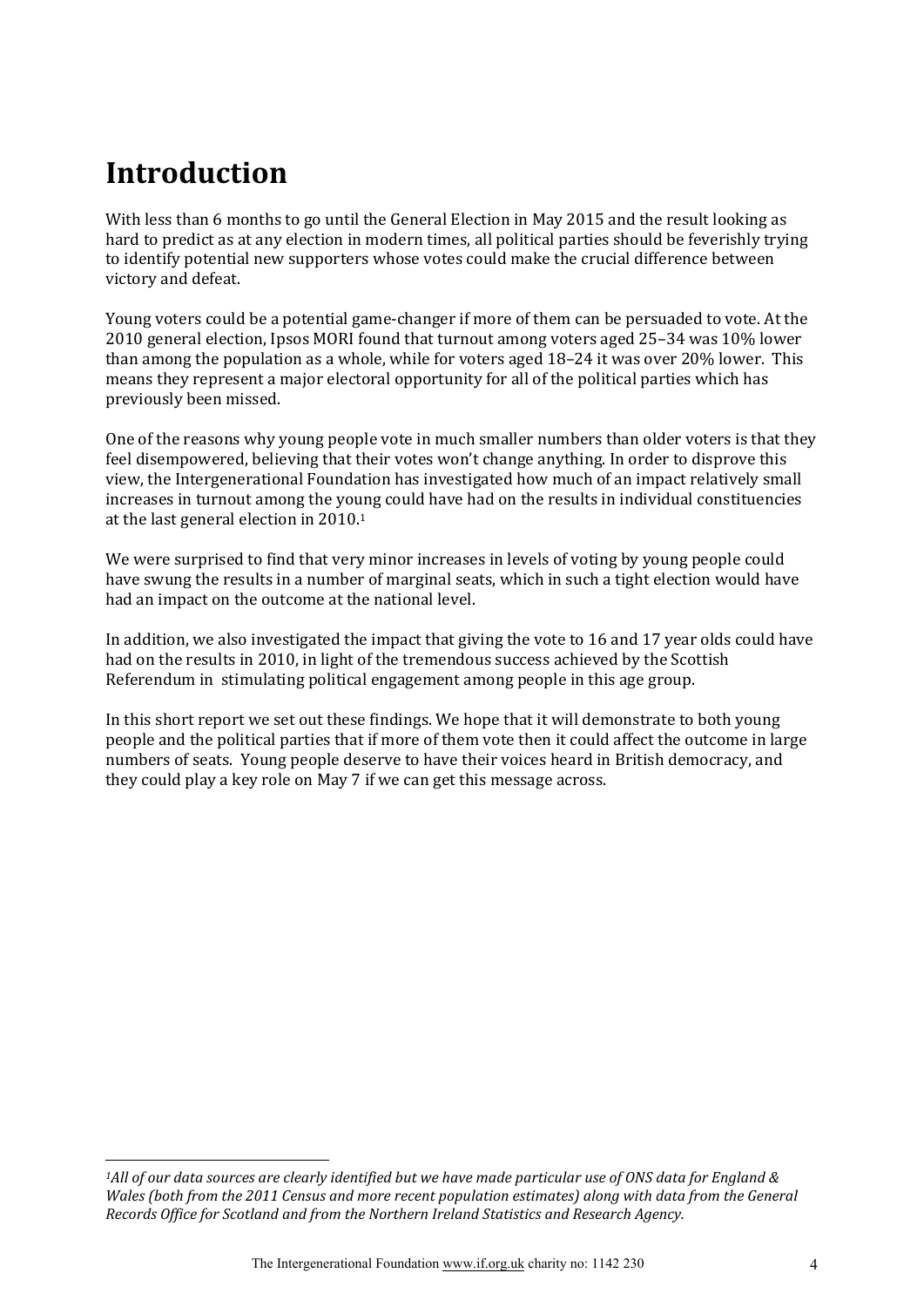### **Executive Summary**

- Young people could make a massive difference at the 2015 general election if more of **them can be persuaded to vote –** at the 2010 General Election, the overall turnout was 65% but there were large variations by age group, with  $76\%$  of those aged  $65+$  voting compared to just 55% of those aged 25–34 and 44% of those aged 18–24.
- There were 41 constituencies where an increase in turnout among 18–34 year olds of **less than 5% compared to 2010 could be enough to change the result (colours** represent the political party that currently holds each seat):



*Percentage increase in turnout among 18–34 year olds required to overturn the 2010 winner's majority (assuming all these voters vote for the second-placed party)*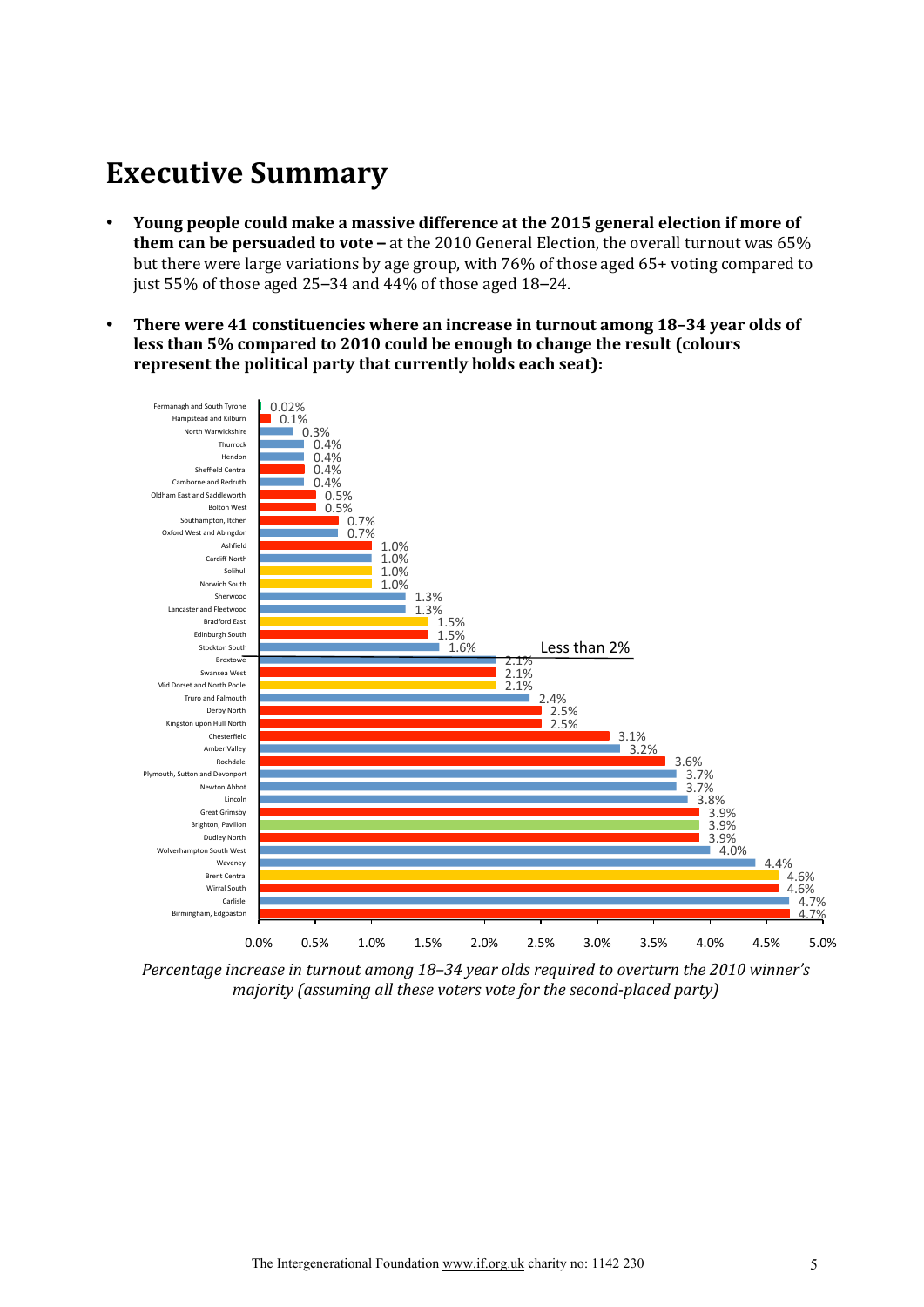• These additional voters wouldn't necessarily all vote against the incumbents, but if they voted 2:1 against them it could still change the result in as many as **28 seats (colours represent the political party that currently holds each seat):** 



Percentage increase in turnout among 18–34 year olds required to overturn the 2010 winner's *majority (assuming they vote 2:1 against the incumbent)*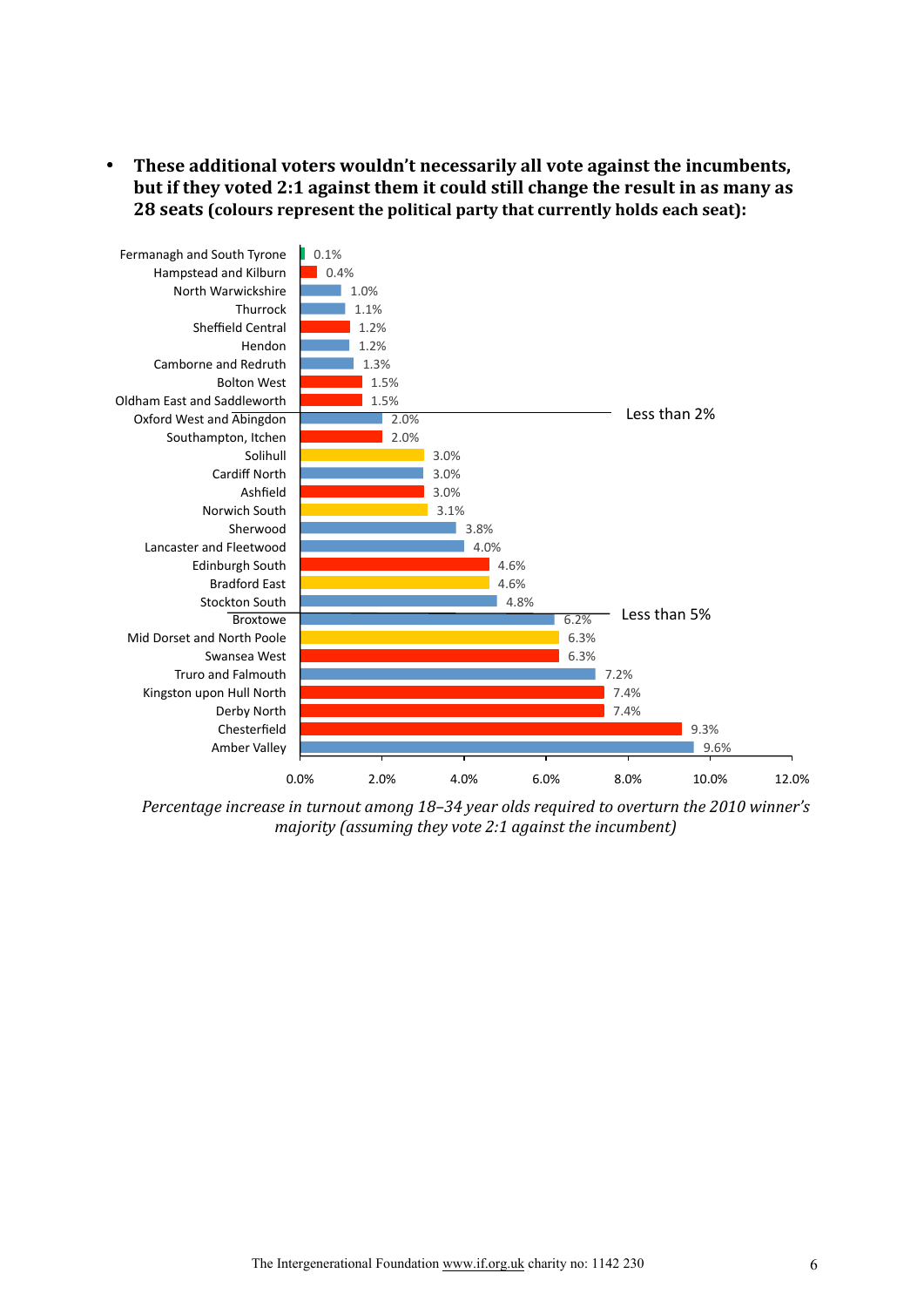- There are 91 constituencies where the total number of 16 and 17 year olds exceeds the majority of the winning candidate at the 2010 election.
- There are 23 constituencies where 16 and 17 year old voters could unseat the incumbents if they turned out in the same numbers as the rest of the UK electorate (65%) and voted 2:1 against them.

| <b>Region</b>            | <b>Parliamentary Constituency</b> |
|--------------------------|-----------------------------------|
| East Midlands            | Ashfield                          |
|                          | Sherwood                          |
|                          | <b>Broxtowe</b>                   |
| Eastern                  | Thurrock                          |
|                          | Norwich South                     |
| London                   | Hampstead and Kilburn             |
|                          | Hendon                            |
| North East               | <b>Stockton South</b>             |
| North West               | <b>Bolton West</b>                |
|                          | Oldham East and Saddleworth       |
|                          | Lancaster and Fleetwood           |
| Northern Ireland         | Fermanagh and South Tyrone        |
| Scotland                 | <b>Edinburgh South</b>            |
| <b>South East</b>        | Oxford West and Abingdon          |
|                          | Southampton, Itchen               |
| South West               | Camborne and Redruth              |
|                          | Mid Dorset and North Poole        |
|                          | <b>Truro and Falmouth</b>         |
| Wales                    | <b>Cardiff North</b>              |
| <b>West Midlands</b>     | North Warwickshire                |
|                          | Solihull                          |
| Yorkshire and the Humber | Sheffield Central                 |
|                          | <b>Bradford East</b>              |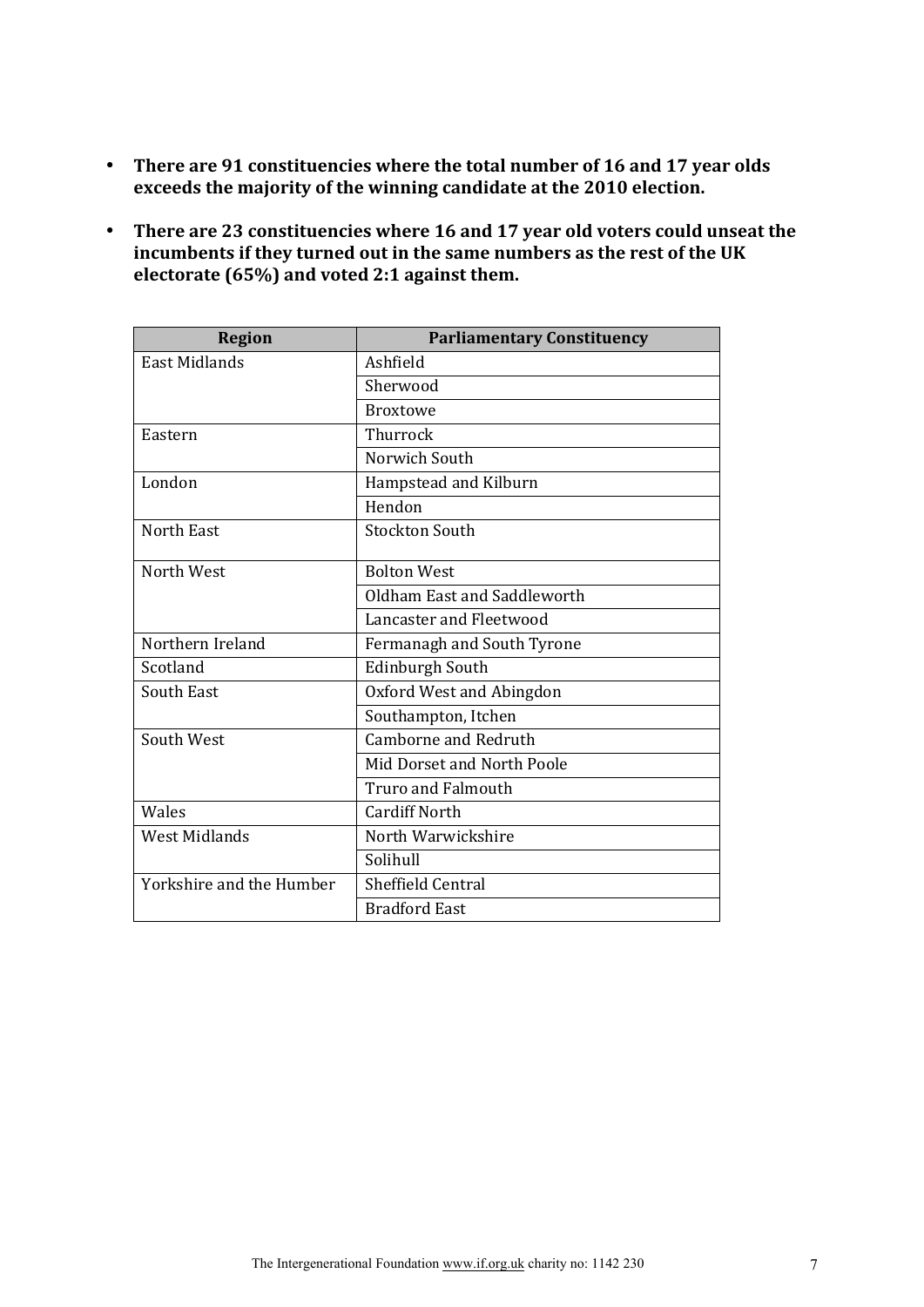### **Research Findings in Detail**

#### **1. The Impact of the Votes of Younger People in the 2015 General Election**

- At the 2010 General Election, there was a  $65\%$  turnout across the electorate. Research by Ipsos MORI throughout the election campaign<sup>2</sup> identified that an average of  $50.5%$  of those aged  $18-34$  turned out to vote. This was made up of  $44%$  of those aged  $18-24$  who voted and 55% of those aged  $25-34$ .
- This research sought to identify the potential impact of small (and thereby realistic) increases in levels of voting by younger people on the results. The research matched the results of the 2010 election at a constituency level<sup>3</sup> with the most recently available data on the age profile of each constituency.<sup>4</sup>
- On the basis of the 2010 results (in terms of the size of the majority) and if all of the "extra" younger voters aged 18–34 were to vote the same way and against the incumbent MP, the incumbent would be unseated:
	- $\circ$  in 83 constituencies, if up to 10% more of those aged 18–34 were to vote.
	- o in 41 constituencies, if up to 5% more of those aged 18–34 were to vote.
	- $\circ$  in 20 constituencies, if up to 2% more of those aged 18–34 were to vote.
- The findings for the full 83 constituencies are shown in Appendix 1.

3 www.electoralcommission.org.uk/\_data/assets/excel\_doc/0003/105726/GE2010-results-flatfile-website.xls

 $\overline{a}$ 

<sup>&</sup>lt;sup>2</sup> https://www.ipsos-mori.com/researchpublications/researcharchive/poll.aspx?oItemId=2613&view=wide.

The research was undertaken throughout the period of the campaign and totalled more than 10,000 interviews thus allowing robust sample sizes for elements such as turnout by age.

<sup>&</sup>lt;sup>4</sup> England & Wales age profiles based on mid-2012 population estimates:

www.electoralcommission.org.uk/\_data/assets/excel\_doc/0003/105726/GE2010-results-flatfile-website.xls, Scotland and Northern Ireland age profiles based on mid-2013 population estimates: http://www.gro-scotland.gov.uk/files2/stats/populationestimates/special-area/ukpc-pop-est-2002-2013.xls;

http://www.nisra.gov.uk/archive/demography/population/midyear/SAPE\_PCsya\_0113.xls.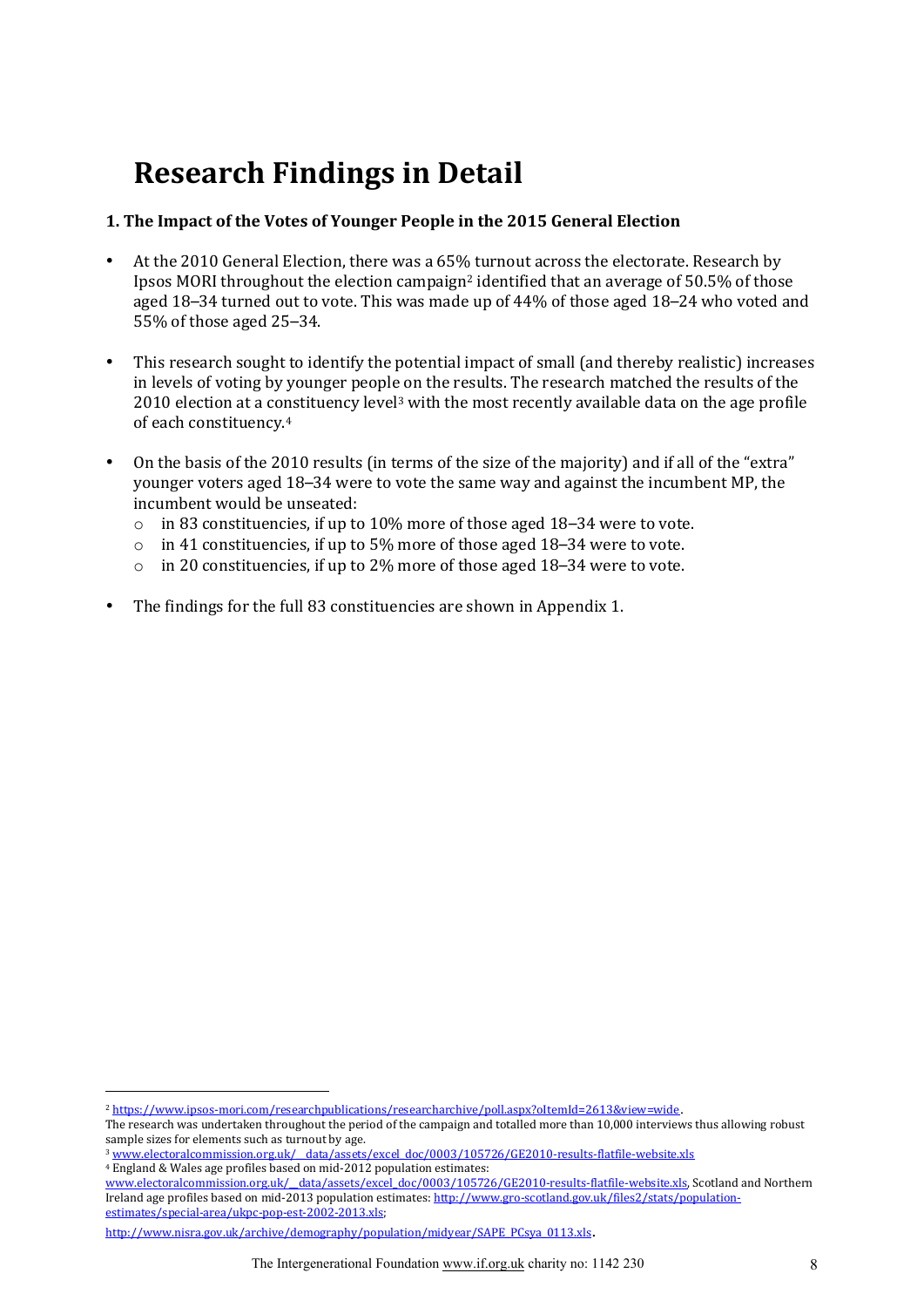• The table below shows in ascending order the 20 constituencies which (based on 2010 results) would change hands if 2% more of those aged 18–34 were to vote (with all their votes going to the second–placed party in 2010).

| Table 2. Parliamentary constituencies where an increase of less than 2% in levels of |
|--------------------------------------------------------------------------------------|
| voting by those aged 18–34 would unseat the incumbent (with all those extra votes    |
| going to the second placed party in 2010)                                            |

| Constituency name       | Region           | Majority 2010 | Number of<br>electorate<br>aged 18-34 | % inc of 18-34<br>voting needed to<br>overturn majority |
|-------------------------|------------------|---------------|---------------------------------------|---------------------------------------------------------|
| Fermanagh & Sth Tyrone  | Northern Ireland | 4             | 20,087                                | $0.0\%$                                                 |
| Hampstead and Kilburn   | London           | 42            | 31,724                                | 0.1%                                                    |
| North Warwickshire      | West Midlands    | 54            | 16,966                                | 0.3%                                                    |
| Thurrock                | Eastern          | 92            | 25,243                                | 0.4%                                                    |
| Hendon                  | London           | 106           | 27,024                                | 0.4%                                                    |
| Sheffield Central       | Yorks & Humber   | 165           | 40,748                                | 0.4%                                                    |
| Camborne and Redruth    | South West       | 66            | 15,262                                | 0.4%                                                    |
| Oldham E & Saddleworth  | North West       | 103           | 20,509                                | 0.5%                                                    |
| <b>Bolton West</b>      | North West       | 92            | 17,931                                | 0.5%                                                    |
| Southampton, Itchen     | South East       | 192           | 28,570                                | 0.7%                                                    |
| Oxford West & Abingdon  | South East       | 176           | 26,160                                | 0.7%                                                    |
| Ashfield                | East Midlands    | 192           | 19,470                                | 1.0%                                                    |
| <b>Cardiff North</b>    | Wales            | 194           | 19,589                                | 1.0%                                                    |
| Solihull                | West Midlands    | 175           | 17,273                                | 1.0%                                                    |
| Norwich South           | Eastern          | 310           | 29,917                                | 1.0%                                                    |
| Sherwood                | East Midlands    | 214           | 16,714                                | 1.3%                                                    |
| Lancaster and Fleetwood | North West       | 333           | 25,029                                | 1.3%                                                    |
| <b>Bradford East</b>    | Yorks & Humber   | 365           | 23,976                                | 1.5%                                                    |
| Edinburgh South         | Scotland         | 316           | 20,688                                | 1.5%                                                    |
| <b>Stockton South</b>   | North East       | 332           | 20,585                                | 1.6%                                                    |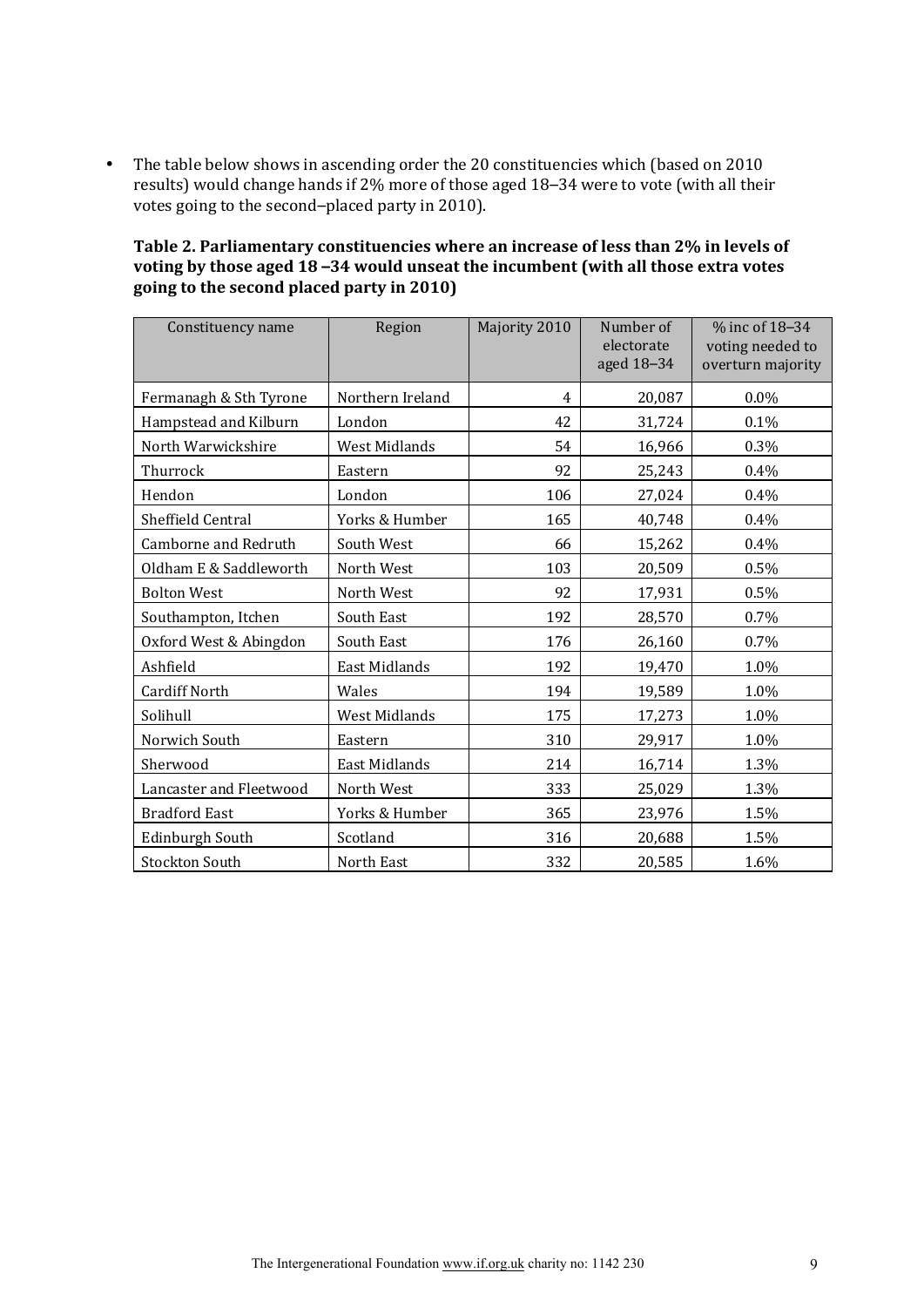- If the extra votes of those aged  $18-34$  were apportioned 2:1 against the incumbent MP, then the incumbent would be overturned as follows:  $\circ$  in 28 constituencies, if up to 10% more of those aged 18 to 34 were to vote  $\circ$  in 20 constituencies, if up to 5% more of those aged 18 to 34 were to vote  $\circ$  in 9 constituencies, if up to 2% more of those aged 18 to 34 were to vote.
- The table below shows in ascending order (based on increased turnout by those aged 18–34) the 28 constituencies which (based on 2010 results) would be at the greatest risk if up to  $10\%$ more of those aged 18–34 were to vote and their votes were weighted 2:1 against the incumbent.

#### Table 3. Parliamentary constituencies where an increase of less than 10% in levels of voting by those aged 18-34 would unseat the incumbent (with those extra votes going **2:1 in favour of the second–placed party in 2010)**

| Constituency name           | Region               | Majority | Number of         | Number of extra                       |
|-----------------------------|----------------------|----------|-------------------|---------------------------------------|
|                             |                      | 2010     | electorate        | votes if up to 10%                    |
|                             |                      |          | aged<br>$18 - 34$ | more of those aged<br>18-34 voted 2:1 |
|                             |                      |          |                   | against the                           |
|                             |                      |          |                   | incumbent                             |
| Fermanagh & Sth Tyrone      | Northern Ireland     | 4        | 20,087            | 663                                   |
| Hampstead and Kilburn       | London               | 42       | 31,724            | 1,047                                 |
| North Warwickshire          | <b>West Midlands</b> | 54       | 16,966            | 560                                   |
| Thurrock                    | Eastern              | 92       | 25,243            | 833                                   |
| Hendon                      | London               | 106      | 27,024            | 892                                   |
| Sheffield Central           | Yorks & Humber       | 165      | 40,748            | 1,345                                 |
| <b>Camborne and Redruth</b> | South West           | 66       | 15,262            | 504                                   |
| Oldham E & Saddleworth      | North West           | 103      | 20,509            | 677                                   |
| <b>Bolton West</b>          | North West           | 92       | 17,931            | 592                                   |
| Southampton, Itchen         | South East           | 192      | 28,570            | 943                                   |
| Oxford West & Abingdon      | South East           | 176      | 26,160            | 863                                   |
| Ashfield                    | <b>East Midlands</b> | 192      | 19,470            | 643                                   |
| <b>Cardiff North</b>        | Wales                | 194      | 19,589            | 646                                   |
| Solihull                    | <b>West Midlands</b> | 175      | 17,273            | 570                                   |
| Norwich South               | Eastern              | 310      | 29,917            | 987                                   |
| Sherwood                    | <b>East Midlands</b> | 214      | 16,714            | 552                                   |
| Lancaster & Fleetwood       | North West           | 333      | 25,029            | 826                                   |
| <b>Bradford East</b>        | Yorks & Humber       | 365      | 23,976            | 791                                   |
| Edinburgh South             | Scotland             | 316      | 20,688            | 683                                   |
| <b>Stockton South</b>       | North East           | 332      | 20,585            | 679                                   |
| <b>Broxtowe</b>             | <b>East Midlands</b> | 389      | 18,757            | 619                                   |
| Swansea West                | Wales                | 504      | 23,945            | 790                                   |
| Mid Dorset & North Poole    | South West           | 269      | 12,748            | 421                                   |
| <b>Truro and Falmouth</b>   | South West           | 435      | 18,197            | 600                                   |
| Derby North                 | <b>East Midlands</b> | 613      | 24,909            | 822                                   |
| Kingston upon Hull North    | Yorks & Humber       | 641      | 26,028            | 859                                   |
| Chesterfield                | East Midlands        | 549      | 17,721            | 585                                   |
| <b>Amber Valley</b>         | East Midlands        | 536      | 16,738            | 552                                   |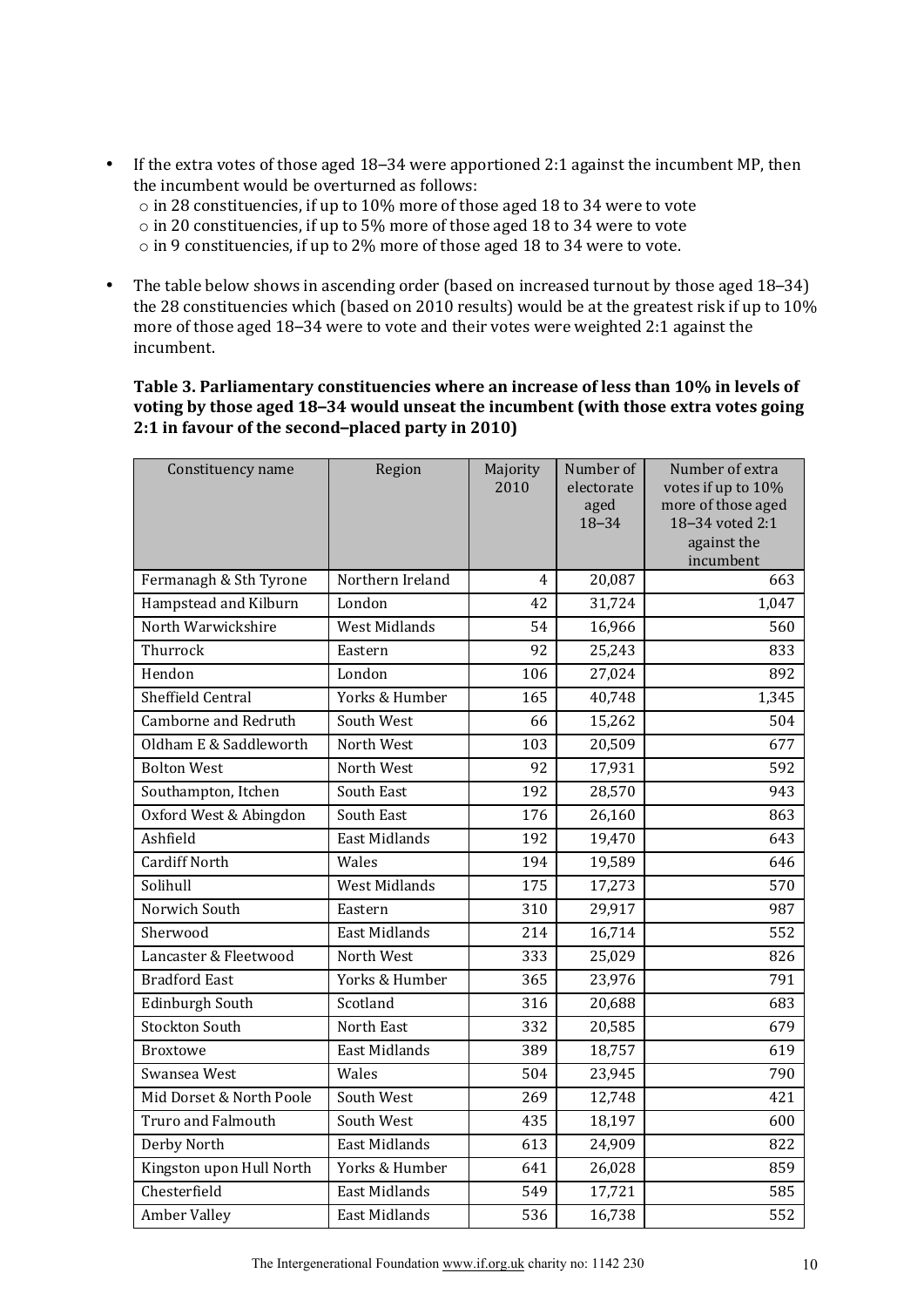- It is worth noting that these are more conservative estimates of potential extra voting by young people than are being used for example in the Bite the Ballot<sup>5</sup> campaign to increase participation by young people in the 2015 General Election. That campaign is restricted to those aged 18 to 24 and aims:
	- $\circ$  to register 333,432 new voters aged 18–24 by April 2015. This number is in line with 5% of the UK's total of 6.63 million 18–24 year olds
	- $\circ$  to get at least 4,142,812 18–24 year olds to vote at the May 2015 election. This would mean an 18–24 year old turnout of 62.5%, a level in line with the UK population average turnout from 2010 and more than 18 percentage points higher than the estimated  $44%$ turnout by 18–24 year olds at the 2010 election (on the basis of the Ipsos MORI research).

 $\overline{a}$ 

<sup>&</sup>lt;sup>5</sup> http://bitetheballot.co.uk/the-mission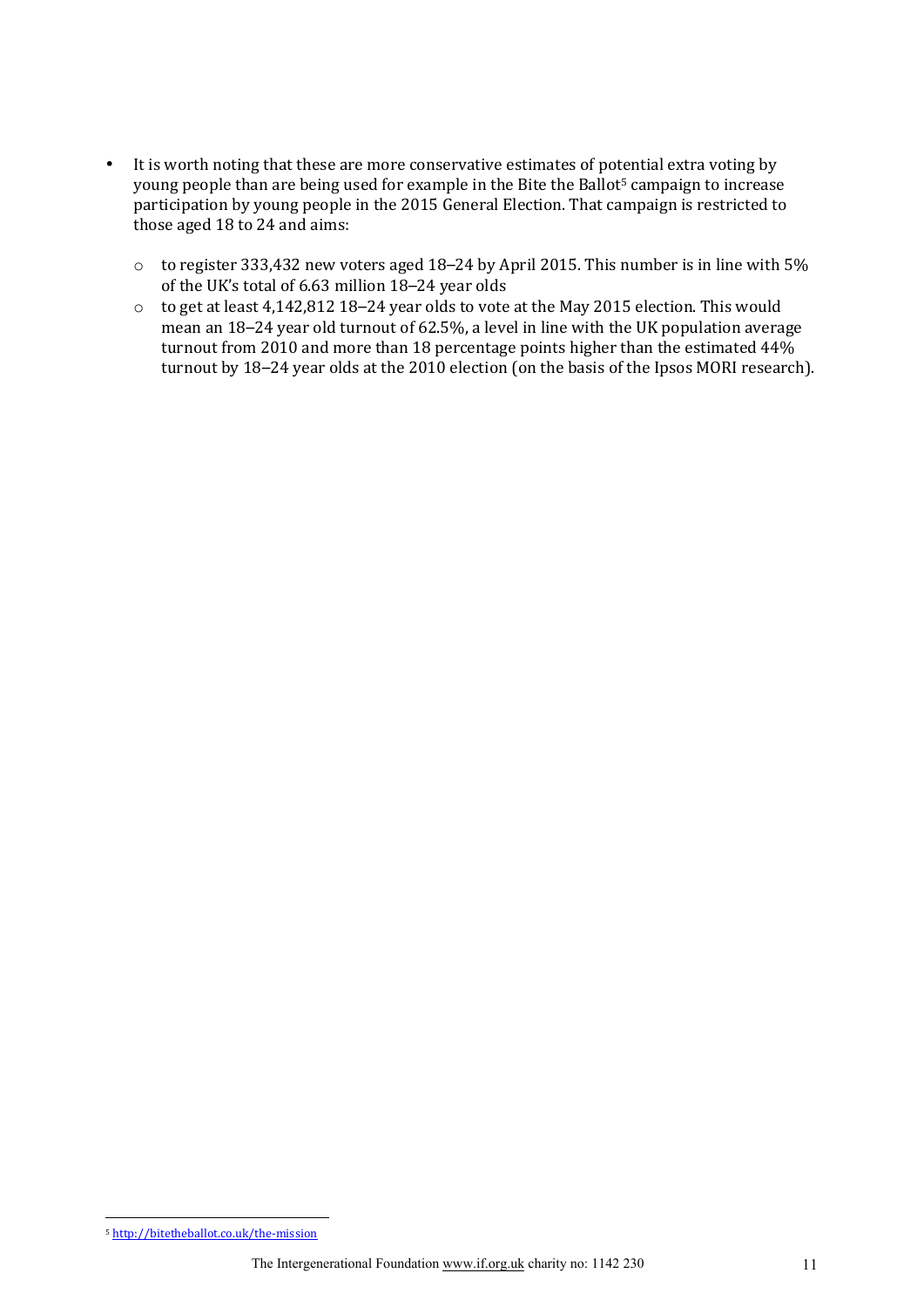#### **2. Votes for 16 & 17 Year Olds**

- The recent referendum in Scotland showed how it is possible to engage younger people in politics successfully. The decision to allow 16 and 17 years olds to vote in the referendum is felt to have contributed to the vitality of the campaign and the overall extremely high level of turnout of 85%.<sup>6</sup>
- This has led to a wide range of calls for the voting age to be lowered to 16 for future general elections. Supporters of votes at 16 include the Labour Party Leader Ed Miliband, the Liberal Democrats and the Green Party as well as the Scottish Nationalist Party.
- The Votes at 16 campaign<sup>7</sup> identifies 1.5 million 16 and 17 year olds in the United Kingdom and believes that it is time to allow voting by 16 and 17 years olds as this will:
	- engage at the ballot 16 and 17 year olds who at that age hold many responsibilities in our society
	- empower 16 and 17 year olds, through a democratic right, to influence decisions that will affect their future
	- inspire young people to get involved in our democracy.
- Our analysis has looked at the impact votes by 16 and 17 year olds might have in the 2015 election at a national and constituency level. The most recent age profiles confirm that there are in total more than 1.5 million people aged 16 and 17 in the UK (1.54 million).
- We have identified that votes for those aged 16 and 17 could make a difference to the result of the election and, in our most conservative estimates (all based on the 2010 election results), may have the capacity to change the result in some 23 constituencies (4% of all parliamentary seats).
- In 91 constituencies, the total number of 16 and 17 year olds in the constituency exceeds the majority of the MP elected at the 2010 election.
- In 59 constituencies, if 16 and 17 year olds were able to vote and all were registered to vote and if they turned out at the same level as the UK electorate did at the 2010 election (65.1%), and if they all voted the same way and against the incumbent, their vote would be greater than the incumbent's 2010 majority.
- In 23 constituencies, the incumbent MP would be removed if 16 and 17 year olds were able to vote and all were registered to vote and if they turned out at the same level as the UK electorate did at the 2010 election (65.1%) and voted 2:1 against the incumbent.
- The full list of the constituencies whose results might be affected specifically by votes for those aged 16 and 17 are shown in Appendix 2. Below are listed the 23 constituencies where the incumbent could be removed by the influence of 16 and 17 years olds voting (adjusted for likely turnout and voting intentions).

 $\overline{a}$ 

<sup>6</sup> http://www.bbc.co.uk/news/events/scotland-decides/results

<sup>7</sup> http://www.votesat16.org/about/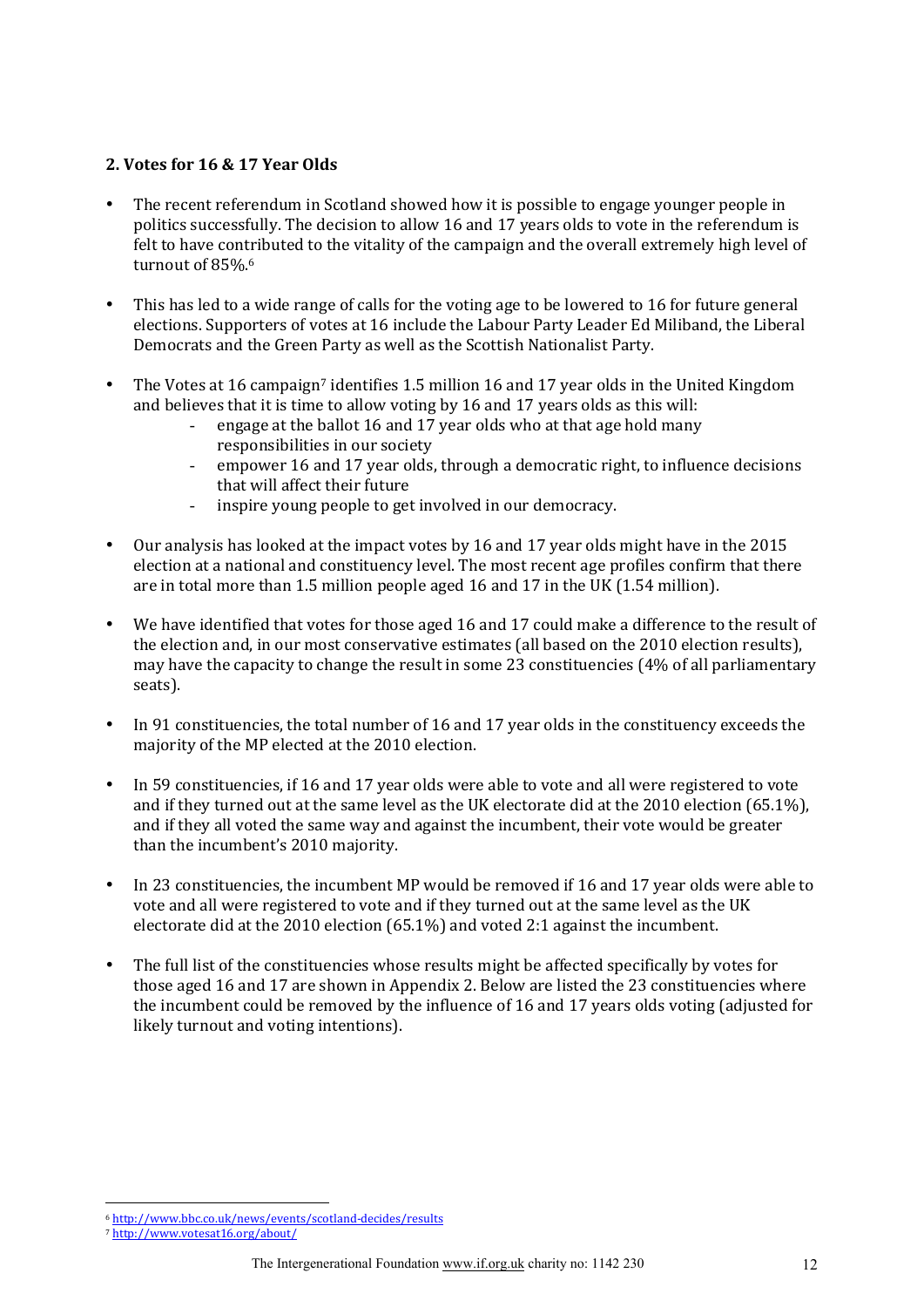#### Table 4. Parliamentary constituencies where the votes of those aged 16 and 17 would be sufficient to unseat the incumbent (with 65.1% of those aged 16 and 17 turning out to vote and with those extra votes going 2:1 in favour of the second-placed party in **2010)**

| Constituency name         | Region               | Majority | Total                       | 16 & 17                 |
|---------------------------|----------------------|----------|-----------------------------|-------------------------|
|                           |                      |          | Number of                   | year olds               |
|                           |                      |          | constituents<br>aged 16 and | adjusted<br>for turnout |
|                           |                      |          | 17                          | and voting              |
|                           |                      |          |                             | intentions              |
| Fermanagh & Sth Tyrone    | Northern Ireland     | 4        | 2,849                       | 618                     |
| Hampstead and Kilburn     | London               | 42       | 2,019                       | 438                     |
| North Warwickshire        | <b>West Midlands</b> | 54       | 2,223                       | 482                     |
| Camborne and Redruth      | South West           | 66       | 1,982                       | 430                     |
| Thurrock                  | Eastern              | 92       | 3,017                       | 654                     |
| <b>Bolton West</b>        | North West           | 92       | 2,398                       | 520                     |
| Oldham E & Saddleworth    | North West           | 103      | 2,771                       | 601                     |
| Hendon                    | London               | 106      | 3,253                       | 705                     |
| Sheffield Central         | Yorks & Humber       | 165      | 1,933                       | 419                     |
| Solihull                  | <b>West Midlands</b> | 175      | 2,688                       | 583                     |
| Oxford West & Abingdon    | South East           | 176      | 2,908                       | 630                     |
| Southampton, Itchen       | South East           | 192      | 2,226                       | 483                     |
| Ashfield                  | <b>East Midlands</b> | 192      | 2,518                       | 546                     |
| <b>Cardiff North</b>      | Wales                | 194      | 2,056                       | 446                     |
| Sherwood                  | East Midlands        | 214      | 2,420                       | 525                     |
| Mid Dorset & North Poole  | South West           | 269      | 2,219                       | 481                     |
| Norwich South             | Eastern              | 310      | 1,750                       | 379                     |
| Edinburgh South           | Scotland             | 316      | 1,881                       | 408                     |
| <b>Stockton South</b>     | North East           | 332      | 2,496                       | 541                     |
| Lancaster and Fleetwood   | North West           | 333      | 2,138                       | 463                     |
| <b>Bradford East</b>      | Yorks & Humber       | 365      | 3,396                       | 736                     |
| <b>Broxtowe</b>           | <b>East Midlands</b> | 389      | 2,173                       | 471                     |
| <b>Truro and Falmouth</b> | South West           | 435      | 2,185                       | 474                     |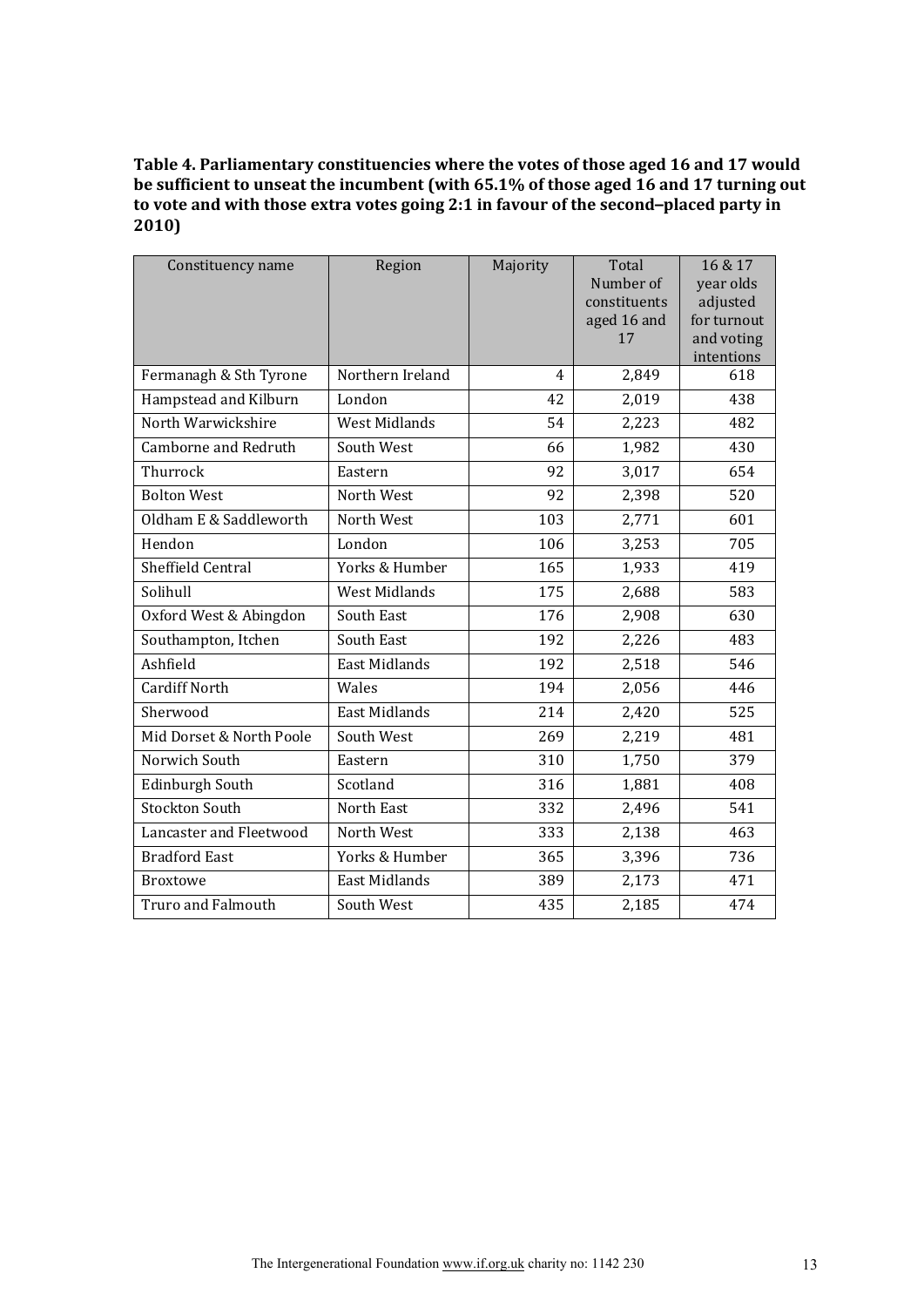# **Appendix 1**

Parliamentary constituencies where an increase of less than 10% in levels of voting by those aged 18-34 would unseat the incumbent (if all those extra votes go to the secondplaced party in 2010)

|                              |                      |                | Number of  | % increase of 18-34 |
|------------------------------|----------------------|----------------|------------|---------------------|
|                              |                      | Majority       | electorate | voting needed to    |
| Constituency name            | Region               | 2010           | aged 18-34 | overturn majority   |
| Fermanagh & South Tyrone     | Northern Ireland     | $\overline{4}$ | 20,087     | 0.0%                |
| Hampstead and Kilburn        | London               | 42             | 31,724     | 0.1%                |
| North Warwickshire           | West Midlands        | 54             | 16,966     | 0.3%                |
| Thurrock                     | Eastern              | 92             | 25,243     | 0.4%                |
| Hendon                       | London               | 106            | 27,024     | 0.4%                |
| Sheffield Central            | Yorks & Humber       | 165            | 40,748     | 0.4%                |
| Camborne and Redruth         | South West           | 66             | 15,262     | 0.4%                |
| Oldham East and Saddleworth  | North West           | 103            | 20,509     | 0.5%                |
| <b>Bolton West</b>           | North West           | 92             | 17,931     | $0.5\%$             |
| Southampton, Itchen          | South East           | 192            | 28,570     | 0.7%                |
| Oxford West and Abingdon     | South East           | 176            | 26,160     | 0.7%                |
| Ashfield                     | East Midlands        | 192            | 19,470     | 1.0%                |
| <b>Cardiff North</b>         | Wales                | 194            | 19,589     | 1.0%                |
| Solihull                     | West Midlands        | 175            | 17,273     | 1.0%                |
| Norwich South                | Eastern              | 310            | 29,917     | 1.0%                |
| Sherwood                     | <b>East Midlands</b> | 214            | 16,714     | 1.3%                |
| Lancaster and Fleetwood      | North West           | 333            | 25,029     | 1.3%                |
| <b>Bradford East</b>         | Yorks & Humber       | 365            | 23,976     | 1.5%                |
| Edinburgh South              | Scotland             | 316            | 20,688     | 1.5%                |
| <b>Stockton South</b>        | North East           | 332            | 20,585     | 1.6%                |
| <b>Broxtowe</b>              | East Midlands        | 389            | 18,757     | 2.1%                |
| Swansea West                 | Wales                | 504            | 23,945     | 2.1%                |
| Mid Dorset and North Poole   | South West           | 269            | 12,748     | 2.1%                |
| <b>Truro and Falmouth</b>    | South West           | 435            | 18,197     | 2.4%                |
| Derby North                  | East Midlands        | 613            | 24,909     | 2.5%                |
| Kingston upon Hull North     | Yorks & Humber       | 641            | 26,028     | 2.5%                |
| Chesterfield                 | <b>East Midlands</b> | 549            | 17,721     | 3.1%                |
| <b>Amber Valley</b>          | East Midlands        | 536            | 16,738     | 3.2%                |
| Rochdale                     | North West           | 889            | 24,730     | 3.6%                |
| Plymouth, Sutton & Devonport | South West           | 1,149          | 31,505     | 3.6%                |
| Newton Abbot                 | South West           | 523            | 14,060     | 3.7%                |
| Lincoln                      | East Midlands        | 1,058          | 28,220     | 3.7%                |
| <b>Great Grimsby</b>         | Yorks & Humber       | 714            | 18,467     | 3.9%                |
| Brighton, Pavilion           | South East           | 1,252          | 32,269     | 3.9%                |
| <b>Dudley North</b>          | West Midlands        | 649            | 16,650     | 3.9%                |
| Wolverhampton South West     | West Midlands        | 691            | 17,513     | 3.9%                |
| Waveney                      | Eastern              | 769            | 17,493     | 4.4%                |
| <b>Brent Central</b>         | London               | 1,345          | 29,565     | 4.5%                |
| Wirral South                 | North West           | 531            | 11,598     | 4.6%                |
| Carlisle                     | North West           | 853            | 18,302     | 4.7%                |
| Birmingham, Edgbaston        | West Midlands        | 1,274          | 26,888     | 4.7%                |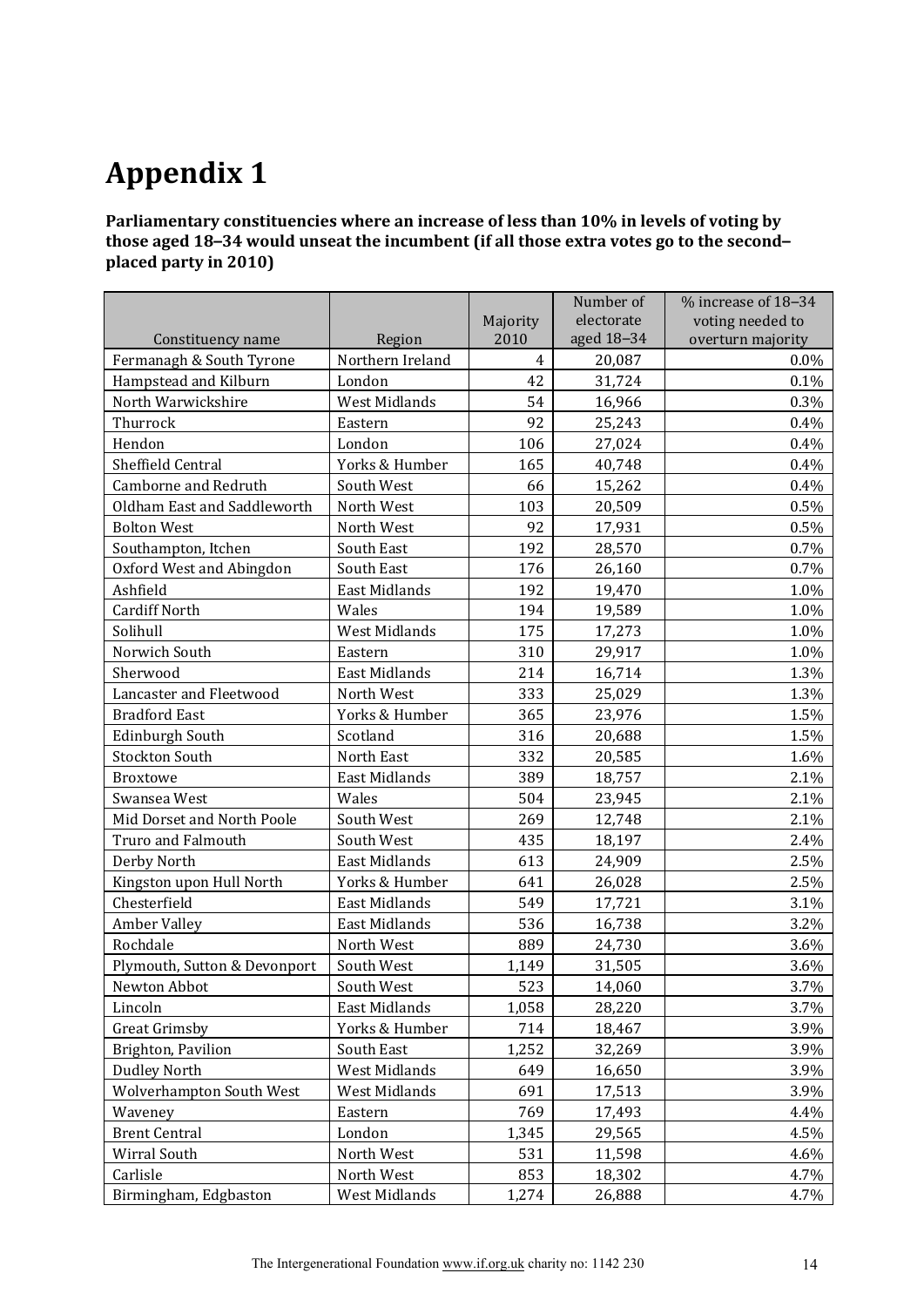| Constituency name              | Region               | Majority | Number of  | $%$ increase of $18-34$ |
|--------------------------------|----------------------|----------|------------|-------------------------|
|                                |                      |          | electorate | voting needed to        |
|                                |                      |          | aged 18-34 | overturn majority       |
| Wells                          | South West           | 800      | 16,150     | 5.0%                    |
| Nottingham South               | East Midlands        | 1,772    | 35,640     | 5.0%                    |
| Telford                        | <b>West Midlands</b> | 978      | 19,339     | 5.1%                    |
| Manchester, Withington         | North West           | 1,894    | 36,840     | 5.1%                    |
| <b>Walsall North</b>           | West Midlands        | 990      | 19,090     | 5.2%                    |
| Morecambe and Lunesdale        | North West           | 866      | 15,794     | 5.5%                    |
| Watford                        | Eastern              | 1,425    | 25,580     | 5.6%                    |
| Morley and Outwood             | Yorks & Humber       | 1,101    | 19,646     | 5.6%                    |
| Brighton, Kemptown             | South East           | 1,328    | 21,982     | 6.0%                    |
| Edinburgh North and Leith      | Scotland             | 1,724    | 28,179     | 6.1%                    |
| Bedford                        | Eastern              | 1,353    | 21,886     | 6.2%                    |
| Harrogate and Knaresborough    | Yorks & Humber       | 1,039    | 16,728     | 6.2%                    |
| <b>Brentford and Isleworth</b> | London               | 1,958    | 31,495     | 6.2%                    |
| <b>Weaver Vale</b>             | North West           | 991      | 15,666     | 6.3%                    |
| South Antrim                   | Northern Ireland     | 1,183    | 17,894     | 6.6%                    |
| Dewsbury                       | Yorks & Humber       | 1,526    | 22,415     | 6.8%                    |
| Halifax                        | Yorks & Humber       | 1,472    | 20,590     | 7.1%                    |
| Newcastle-under-Lyme           | <b>West Midlands</b> | 1,552    | 20,762     | 7.5%                    |
| Tooting                        | London               | 2,524    | 33,652     | 7.5%                    |
| St Austell and Newquay         | South West           | 1,312    | 17,231     | 7.6%                    |
| Southampton, Test              | South East           | 2,413    | 31,465     | 7.7%                    |
| <b>Warrington South</b>        | North West           | 1,553    | 19,900     | 7.8%                    |
| Enfield North                  | London               | 1,692    | 21,283     | 8.0%                    |
| Stroud                         | South West           | 1,299    | 16,270     | 8.0%                    |
| Westminster North              | London               | 2,126    | 26,527     | 8.0%                    |
| Ipswich                        | Eastern              | 2,079    | 25,338     | 8.2%                    |
| <b>Walsall South</b>           | West Midlands        | 1,755    | 21,085     | 8.3%                    |
| Wakefield                      | Yorks & Humber       | 1,613    | 19,260     | 8.4%                    |
| Hove                           | South East           | 1,868    | 22,121     | 8.4%                    |
| Plymouth, Moor View            | South West           | 1,588    | 18,672     | 8.5%                    |
| Eltham                         | London               | 1,663    | 19,494     | 8.5%                    |
| Luton South                    | Eastern              | 2,329    | 27,131     | 8.6%                    |
| Sutton and Cheam               | London               | 1,608    | 18,631     | 8.6%                    |
| Exeter                         | South West           | 2,721    | 31,080     | 8.8%                    |
| Pudsey                         | Yorks & Humber       | 1,659    | 18,672     | 8.9%                    |
| <b>Belfast East</b>            | Northern Ireland     | 1,533    | 16,955     | 9.0%                    |
| Corby                          | East Midlands        | 1,895    | 20,290     | 9.3%                    |
| Streatham                      | London               | 3,259    | 34,330     | 9.5%                    |
| Middlesbr'gh Sth & East Cleve  | North East           | 1,677    | 17,367     | 9.7%                    |
| Burnley                        | North West           | 1,818    | 18,636     | 9.8%                    |
| Northampton North              | East Midlands        | 1,936    | 19,701     | 9.8%                    |
| Gloucester                     | South West           | 2,420    | 24,439     | 9.9%                    |
|                                |                      |          |            |                         |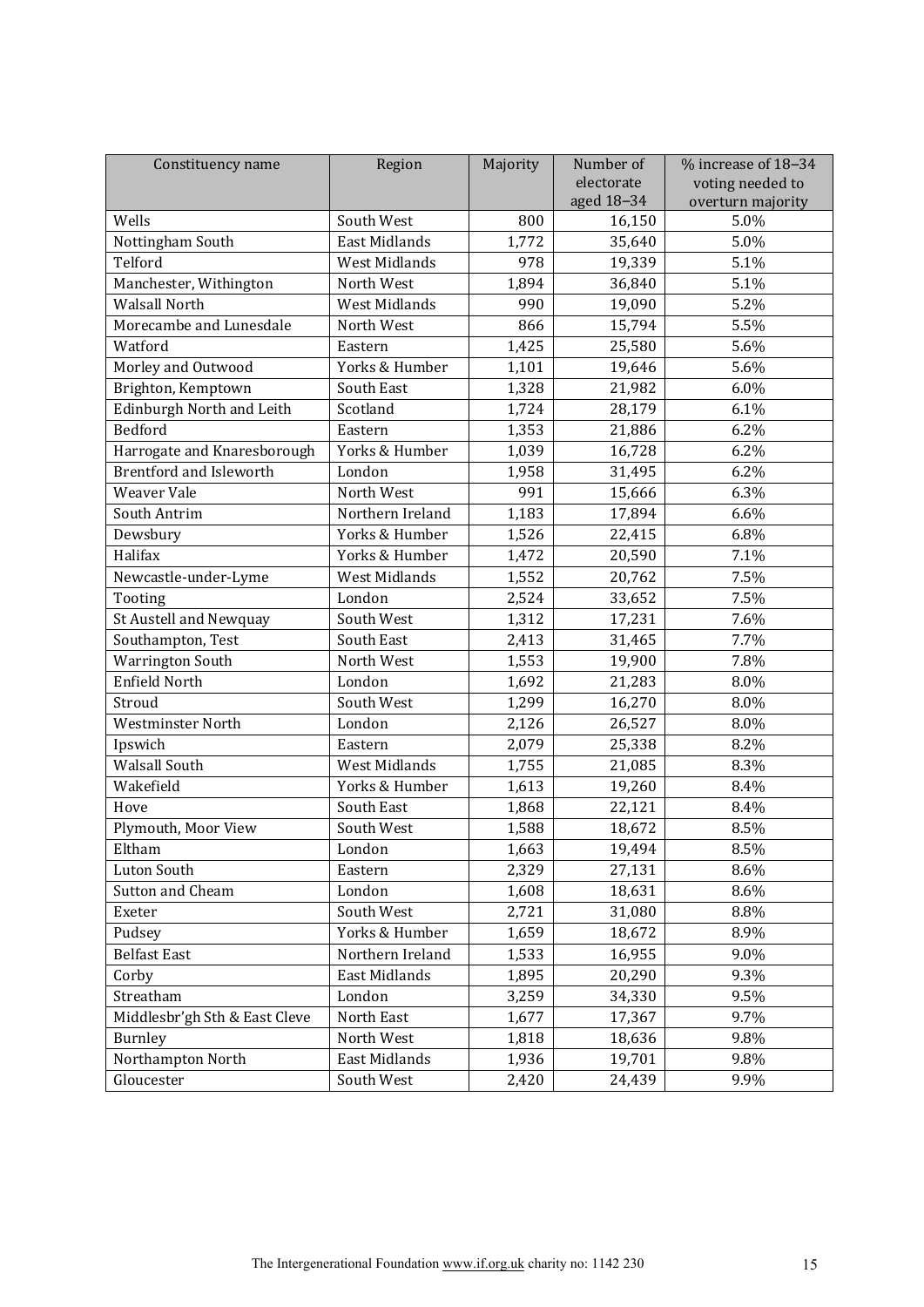## **Appendix!2**

The 91 parliamentary constituencies where the numbers of 16 and 17 year olds exceed the 2010 majority. Column Option 1 shows 59 constituencies where the number of 16 and 17 year olds exceed the majority when numbers are discounted to reflect a 65.1% turnout and Col Option 2 shows the 23 constituencies where their numbers exceed the majority when turnout is discounted and voting intentions are set at 2:1 against the incumbent.

| Constituency name        | Region               | Majority | Total 16-17 | Option 1 | Option 2 |
|--------------------------|----------------------|----------|-------------|----------|----------|
| Fermanagh & Sth Tyrone   | Northern Ireland     | 4        | 2,849       | Yes      | Yes      |
| Hampstead and Kilburn    | London               | 42       | 2,019       | Yes      | Yes      |
| North Warwickshire       | West Midlands        | 54       | 2,223       | Yes      | Yes      |
| Camborne and Redruth     | South West           | 66       | 1,982       | Yes      | Yes      |
| Thurrock                 | Eastern              | 92       | 3,017       | Yes      | Yes      |
| <b>Bolton West</b>       | North West           | 92       | 2,398       | Yes      | Yes      |
| Oldham E & Saddleworth   | North West           | 103      | 2,771       | Yes      | Yes      |
| Hendon                   | London               | 106      | 3,253       | Yes      | Yes      |
| Sheffield Central        | Yorks & Humber       | 165      | 1,933       | Yes      | Yes      |
| Solihull                 | <b>West Midlands</b> | 175      | 2,688       | Yes      | Yes      |
| Oxford West and Abingdon | South East           | 176      | 2,908       | Yes      | Yes      |
| Southampton, Itchen      | South East           | 192      | 2,226       | Yes      | Yes      |
| Ashfield                 | East Midlands        | 192      | 2,518       | Yes      | Yes      |
| <b>Cardiff North</b>     | Wales                | 194      | 2,056       | Yes      | Yes      |
| Sherwood                 | East Midlands        | 214      | 2,420       | Yes      | Yes      |
| Mid Dorset & North Poole | South West           | 269      | 2,219       | Yes      | Yes      |
| Norwich South            | Eastern              | 310      | 1,750       | Yes      | Yes      |
| <b>Edinburgh South</b>   | Scotland             | 316      | 1,881       | Yes      | Yes      |
| <b>Stockton South</b>    | North East           | 332      | 2,496       | Yes      | Yes      |
| Lancaster and Fleetwood  | North West           | 333      | 2,138       | Yes      | Yes      |
| <b>Bradford East</b>     | Yorks & Humber       | 365      | 3,396       | Yes      | Yes      |
| <b>Broxtowe</b>          | <b>East Midlands</b> | 389      | 2,173       | Yes      | Yes      |
| Truro and Falmouth       | South West           | 435      | 2,185       | Yes      | Yes      |
| Swansea West             | Wales                | 504      | 1,709       | Yes      |          |
| Newton Abbot             | South West           | 523      | 2,045       | Yes      |          |
| Wirral South             | North West           | 531      | 1,694       | Yes      |          |
| <b>Amber Valley</b>      | East Midlands        | 536      | 2,117       | Yes      |          |
| Chesterfield             | East Midlands        | 549      | 2,344       | Yes      |          |
| Derby North              | <b>East Midlands</b> | 613      | 2,262       | Yes      |          |
| Kingston upon Hull North | Yorks & Humber       | 641      | 2,368       | Yes      |          |
| <b>Dudley North</b>      | West Midlands        | 649      | 2,206       | Yes      |          |
| Wolverhampton Sth West   | West Midlands        | 691      | 2,069       | Yes      |          |
| Great Grimsby            | Yorks & Humber       | 714      | 2,233       | Yes      |          |
| Waveney                  | Eastern              | 769      | 2,460       | Yes      |          |
| Wells                    | South West           | 800      | 3,080       | Yes      |          |
| Carlisle                 | North West           | 853      | 1,881       | Yes      |          |
| Morecambe and Lunesdale  | North West           | 866      | 2,039       | Yes      |          |
| Rochdale                 | North West           | 889      | 3,166       | Yes      |          |
| Telford                  | West Midlands        | 978      | 2,360       | Yes      |          |
| <b>Walsall North</b>     | West Midlands        | 990      | 2,391       | Yes      |          |
| Weaver Vale              | North West           | 991      | 2,231       | Yes      |          |